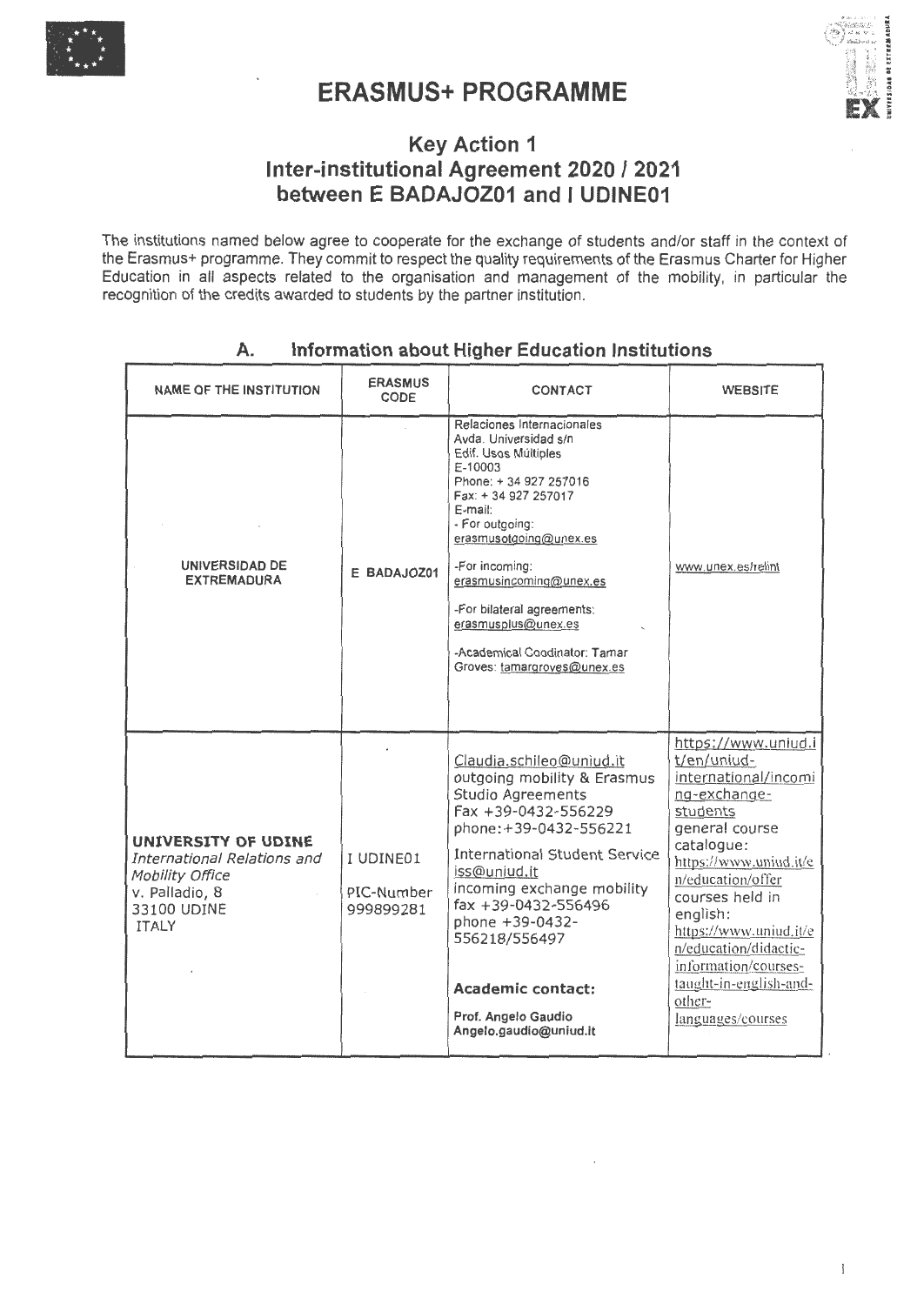# B. Mobility numbers per academic year

The partners commit to amend the table below in case of changes in the mobility data by no later than the end of October in the preceding academic year.

### 1. Student mobility

|                                                              |                        |                     |                  |                 |                   |                          | <b>STUDENT MOBILITY</b> |                   |           |           |
|--------------------------------------------------------------|------------------------|---------------------|------------------|-----------------|-------------------|--------------------------|-------------------------|-------------------|-----------|-----------|
| <b>FROM</b><br>(Erasmus code of                              | TO<br>(Erasmus code of | <b>SUBJECT AREA</b> |                  | LEVEL - CYCLE   |                   | For study                |                         | For traineeship   |           |           |
| the receiving<br>the sending<br>Institution)<br>Institution) | <b>ISCED</b><br>code   | Name                | 4st              | 2 <sub>nd</sub> | 3rd               | <b>Student</b><br>number | <b>Months</b>           | Student<br>number | Months    |           |
| E BADAJOZ01                                                  | <b>I UDINE 01</b>      | 011                 | <b>EDUCATION</b> | x               | <b>NA</b>         | <b>NA</b>                | 2                       | 6                 | <b>NA</b> | <b>NA</b> |
| UDINE 01                                                     | E BADAJOZ01            | 011                 | <b>EDUCATION</b> | Χ               | $\checkmark$<br>ᄉ | <b>NA</b>                | 2                       | 6                 | <b>NA</b> | <b>NA</b> |

\*Study Cycle:

UEx *1s*1 Study Cycle: UEX academical structure - 4 years Bachelor UEx students on 4th year would enrol Host University 1 st Master year. UEx Incoming students on 1st Master year would enrol 4th Uex Bachelor year.

### 2. Staff mobility

|                                                              |                        |                      |                  | <b>STAFF MOBILITY</b> |                   |                 |                 |
|--------------------------------------------------------------|------------------------|----------------------|------------------|-----------------------|-------------------|-----------------|-----------------|
| <b>FROM</b><br>(Erasmus code of                              | TO<br>(Erasmus code of | <b>SUBJECT AREA</b>  |                  | For teaching          |                   | For training    |                 |
| the receiving<br>the sending<br>Institution)<br>Institution) |                        | <b>ISCED</b><br>code | Name             | Staff number          | Teaching<br>hours | Staff<br>number | Working<br>days |
| E BADAJOZ01                                                  | I UDINE 01             | 011                  | <b>EDUCATION</b> | 2                     | At least 8        | TBD             | b               |
| UDINE 01                                                     | E BADAJOZ01            | 011                  | <b>EDUCATION</b> | 2                     | At least 8        | TBD             |                 |

# C. Recommended language skills

The sending institution, following agreement with the receiving institution, is responsible far providing support to its nominated candidates so that they can have the recommended language skills at the start of the study or teaching period:

|                                                                                                           |                                                                                                           |         | <b>STUDENT MOBILITY</b>                                                                         |               |      |                                                                                                           |               | <b>STAFF MOBILITY</b> |                                 |
|-----------------------------------------------------------------------------------------------------------|-----------------------------------------------------------------------------------------------------------|---------|-------------------------------------------------------------------------------------------------|---------------|------|-----------------------------------------------------------------------------------------------------------|---------------|-----------------------|---------------------------------|
| <b>SUBJECT</b><br><b>RECEIVING</b><br><b>INSTITUTION</b><br><b>AREA</b><br>(ISCED code)<br>(Erasmus code) | 1 <sup>st</sup> language of instruction<br>Common European Framework of<br>Reference for Languages (CEFR) |         | $2nd$ language of instruction<br>Common European Framework of Reference<br>for Languages (CEFR) |               |      | Language for<br>teaching or training<br>Common European<br>Framework of Reference for<br>Languages (CEFR) |               |                       |                                 |
|                                                                                                           |                                                                                                           | Name    | Minimum<br>recommended<br>level                                                                 | Certification | Name | Minimum<br>recommended<br>level                                                                           | Certification | Name                  | Minimum<br>rocommended<br>level |
| E BADAJOZ01                                                                                               |                                                                                                           | Spanish | <b>B1</b>                                                                                       | Yes<br>No X   |      |                                                                                                           | Yes<br>NoX    | Spanish               | <b>B2</b>                       |
| UDINE 01                                                                                                  |                                                                                                           | Italian | A2                                                                                              | Yes<br>Nox    |      |                                                                                                           | Yes<br>No     | English               | B <sub>2</sub>                  |

# D. lnformation about additional requirements and disabilities

| <b>RECEIVING</b><br><b>INSTITUTION</b><br>(Erasmus code) | <b>SUBJECT</b><br><b>AREA</b><br><b>(ISCED)</b><br>code) | <b>ADDITIONAL REQUIREMENTS</b>                                                                                                     | <b>FACILITIES FOR DISABILITIES</b>           |
|----------------------------------------------------------|----------------------------------------------------------|------------------------------------------------------------------------------------------------------------------------------------|----------------------------------------------|
| E BADAJOZ01                                              | All<br>subject<br>areas                                  | http://www.unex.es/organizacion/secretariados/sri/incomi<br>ng-erasmus-students-on-line-registration/european-<br>erasmus-students | http://www.unex.es/organizacion/unidades/uae |
|                                                          | All<br>subject<br>areas                                  | https://www.uniud.it/en/uniud-<br>international/incoming-exchange-<br>students/during-your-stay/ects                               | iss@uniud.it                                 |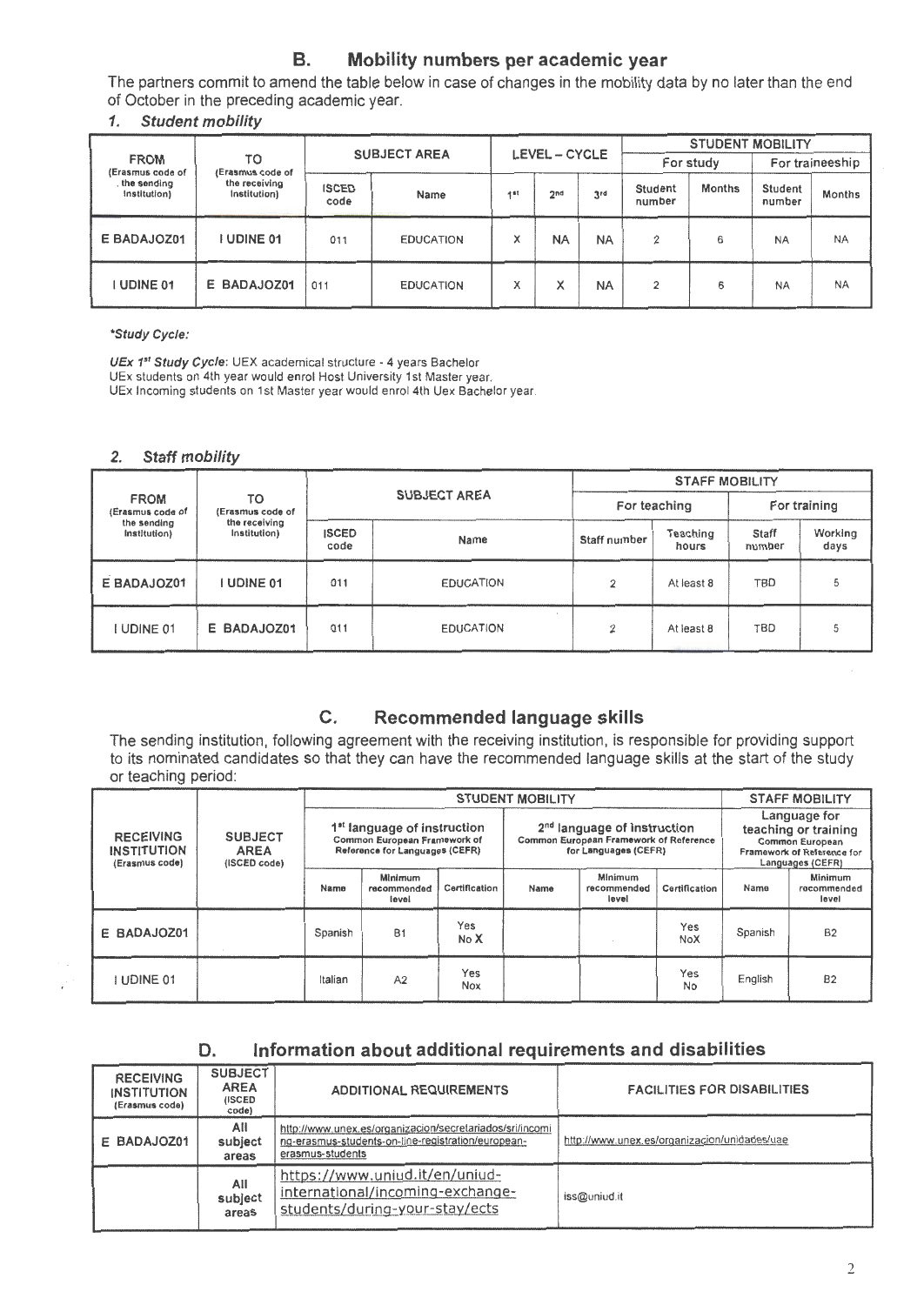#### E. Calendar

1. Applications or information on nominated students must reach the receiving institution by:

| <b>RECEIVING INSTITUTION</b><br>(Erasmus code) |                                  | <b>I TERM</b>       |                      | <b>II TERM</b>           |                           | <b>III TERM</b> |           |
|------------------------------------------------|----------------------------------|---------------------|----------------------|--------------------------|---------------------------|-----------------|-----------|
|                                                |                                  | From                | To                   | From                     | To                        | From            | To        |
|                                                | Study period<br>(exams included) | September           | January              | January                  | June                      | <b>NA</b>       | NA        |
| E BADAJOZ01                                    | Application<br>period            | 1 <sup>st</sup> May | 31 <sup>st</sup> May | 1 <sup>st</sup> November | 30 <sup>st</sup> November | <b>NA</b>       | <b>NA</b> |
| I UDINE01                                      | Study period<br>(exams included) | September           | January              | January                  | July                      |                 |           |
|                                                | Nomination<br>period             | 15 May              |                      | 30 September             |                           |                 |           |

### 2. Documents related to the mobility:

| <b>RECEIVING INSTITUTION</b><br>(Erasmus code) |                 | <b>STUDENT ACCEPTANCE</b>                                                                                                                  | <b>TRANSCRIPT OF RECORDS</b>                                   | RENEWAL OF THE<br><b>AGREEMENT*</b> |  |
|------------------------------------------------|-----------------|--------------------------------------------------------------------------------------------------------------------------------------------|----------------------------------------------------------------|-------------------------------------|--|
| E BADAJOZ01                                    | Procedure       | http://www.unex.es/organizacion/secre<br>tariados/sri/incoming-erasmus-<br>students-on-line-<br>registration/european-erasmus-<br>students | Hand delivery to students at the end of<br>the academic period | Automatic renewal                   |  |
|                                                | <b>Timeline</b> |                                                                                                                                            | Hand delivery to students at the end of<br>the academic period | Before end of November              |  |
|                                                | Procedure       | https://www.uniud.it/en/u<br>niud-<br>international/incoming-<br>exchange-students                                                         | Hand delivery to students at the end of<br>the academic period | Automatic renewal                   |  |
|                                                | <b>Timeline</b> |                                                                                                                                            | Hand delivery to students at the end of<br>the academic period | Before end of November              |  |

\* In the event of unilateral termination, a notice of at least one academic year should be given. This means that a unilateral decision to discontinue the exchanges notified to the other party by 1 September 20XX will only take effect as of 1 September 20XX+1. The termination clauses must include the following disclaimer: "Neither the European Commission nor the National Agencies can be held responsible in case of a conflict."

#### F. Information

Grading systems of the institutions 1.

| <b>RECEIVING INSTITUTION</b><br>(Erasmus code) | <b>DETAILS</b>                                                                                                                                                                                                         | <b>WEBSITE</b>                                                                                                                     |
|------------------------------------------------|------------------------------------------------------------------------------------------------------------------------------------------------------------------------------------------------------------------------|------------------------------------------------------------------------------------------------------------------------------------|
| E BADAJOZ01                                    | The results of the exams passed by Erasmus students is<br>represented by a mark based on the national system (in<br>Spain it goes from "1" to "10"). The transcript of records<br>includes the ECTS Grade equivalence. | http://www.unex.es/organizacion/secretariados/sri/incomin<br>g-erasmus-students-on-line-registration/european-<br>erasmus-students |
| <b>I UDINE01</b>                               | The results of the exams passed by Erasmus students is<br>represented by a mark based on the national system (in<br>Italy it goes from "18" to "30").                                                                  | https://www.uniud.it/en/uniud-<br>international/incoming-exchange-<br>students/during-your-stay/ects                               |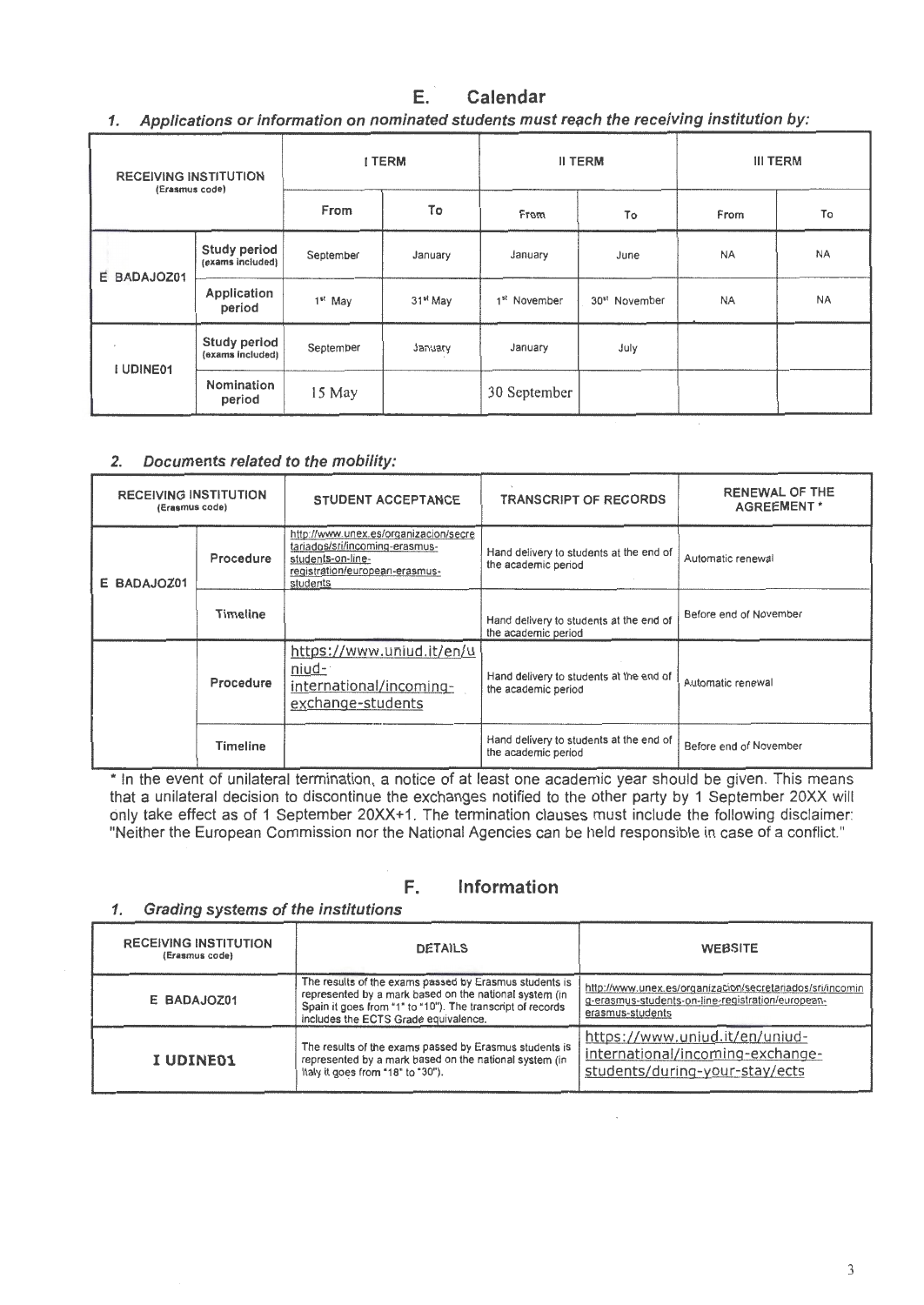### 2. Visa

The sending and receiving institutions will provide assistance, when required, in securing visas for incoming and outbound mobile participants, according to the requirements of the Erasmus Charter for Higher Education. lnformation and assistance can be provided by the following contact points and information sources:

| <b>RECEIVING INSTITUTION</b><br>(Erasmus code) | <b>CONTACT DETAILS</b>                                                     | <b>WEBSITE</b>                                                                                                                     |
|------------------------------------------------|----------------------------------------------------------------------------|------------------------------------------------------------------------------------------------------------------------------------|
| E BADAJOZ01                                    | Phone: + 34 927 257016 - + 34 924 289373<br>Email: erasmusincoming@unex.es | http://www.unex.es/organizacion/secretariados/sri/incomin<br>g-erasmus-students-on-line-registration/european-<br>erasmus-students |
| I UDINE01                                      |                                                                            | https://www.uniud.it/en/uniud-<br>international/incoming-exchange-<br>students                                                     |

### 3. lnsurance

The sending and receiving institutions will provide assistance in obtaining insurance for incoming and outbound mobile participants, according to the requirements of the Erasmus Charter for Higher Education. The receiving institution will inform mobile participants of cases in which insurance cover is not automatically provided. lnformation and assistance can be provided by the following contact points and information sources:

| <b>RECEIVING INSTITUTION</b><br>(Erasmus code) | <b>CONTACT DETAILS</b>                                                                                                                                                                                                                                                       | <b>WEBSITE</b>                                                                                                                     |
|------------------------------------------------|------------------------------------------------------------------------------------------------------------------------------------------------------------------------------------------------------------------------------------------------------------------------------|------------------------------------------------------------------------------------------------------------------------------------|
| E BADAJOZ01                                    | Phone: + 34 927 257016 - + 34 924 289373<br>Email: erasmusincoming@unex.es                                                                                                                                                                                                   | http://www.unex.es/organizacion/secretariados/sri/incomin<br>g-erasmus-students-on-line-registration/european-<br>erasmus-students |
| <b>I UDINE01</b>                               | At the University of Udine: Non-EU<br>students must subscribe a private<br>insurance in order to obtain a VISA<br>for the study period.<br>EU students can ask their home<br>authorities for the European Health<br>Insurance ("TEAM") for the full<br>Erasmus study period. |                                                                                                                                    |

### *4.* Housíng

The receiving institution will guide incoming mobile participants in finding accommodation, according to the requirements of the Erasmus Charter for Higher Education. lnformation and assistance can be provided by the following persons and information sources:

| <b>RECEIVING INSTITUTION</b><br>(Erasmus code) | <b>CONTACT DETAILS</b>                                                                          | <b>WEBSITE</b>                                                                                                                    |
|------------------------------------------------|-------------------------------------------------------------------------------------------------|-----------------------------------------------------------------------------------------------------------------------------------|
| E BADAJOZ01                                    | Contact person: International Office<br>Phone: +34 927 257016<br>Email: erasmusincoming@unex.es | http://www.unex.es/organizacion/secretariados/sn/incomin<br>g-erasmus-students-on-line-registration/european-<br>erasmus-students |
| I UDINE01                                      |                                                                                                 | https://www.uniud.it/en/uniud-<br>international/incoming-exchange-<br>students                                                    |